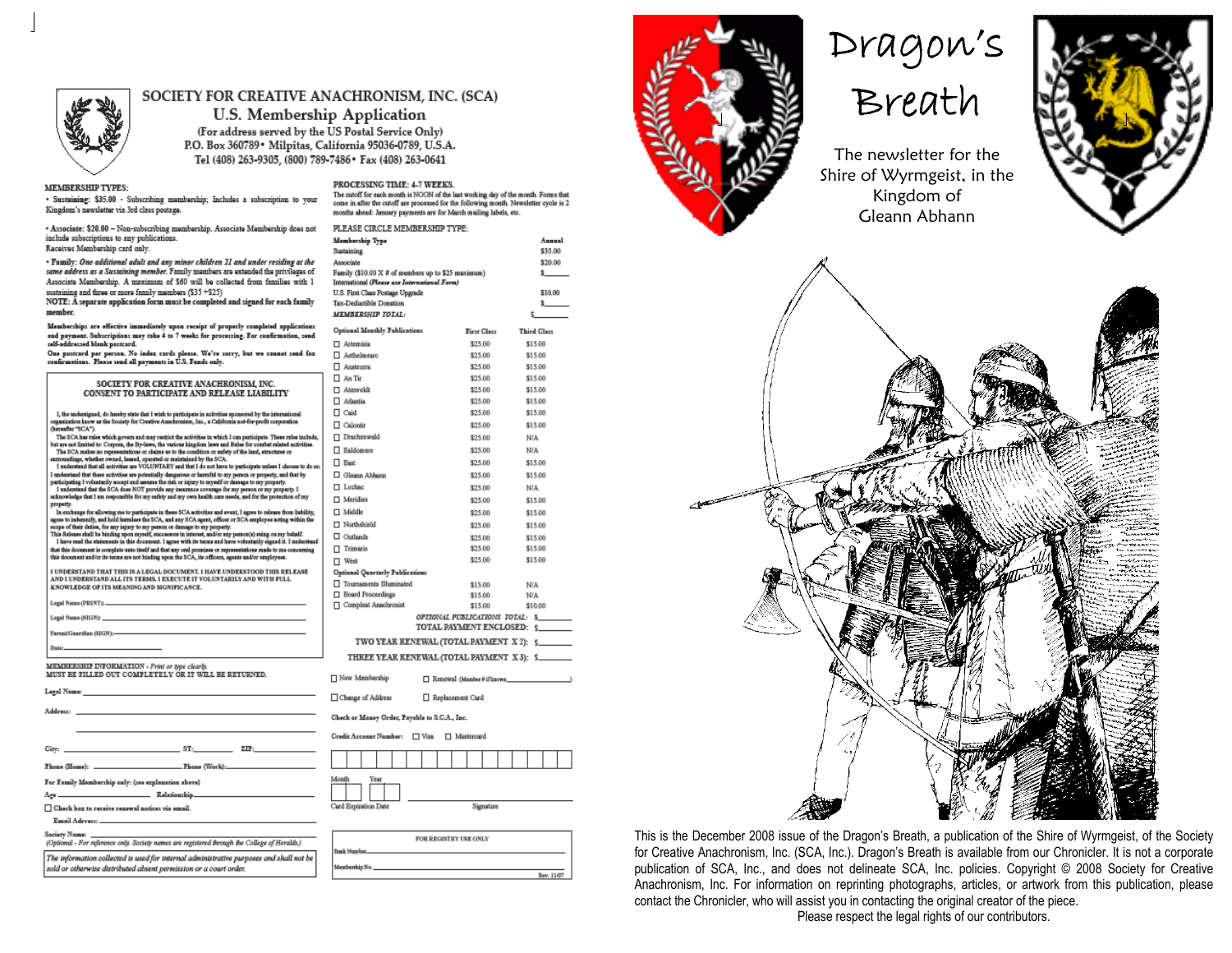# Wyrmgeist Regnum

- Senechal: Katerina Dimetrieva (seneschal@wyrmgeist.org) Coordinates shire activities and oversees the other officers.
- Knights Marshal: Lannon MacGillivary (marshal@wyrmgeist.org) In charge of fighter training and combat safety.
- Deputy Knights Marshal: Agnar 'Rohan' Hringsson Assists Knights Marshal
- Herald: Louis Renart de Bresse (Frenchy) (herald@wyrmgeist.org) Handles name and device submission & public announcing.
- Minister of Arts & Sciences: Emma of Wyrmgeist (artsci@wyrmgeist.org) Encourages the study and practice of medieval arts, crafts, and sciences.
- Reeve: THL Malcom MacAdaim (reeve@wyrmgeist.org) Responsible for financial affairs of the group.
- Chiurgeon: Else Hartmann and Mychel Boese Responsible for administering first aid when needed.
- Chatelaine: Olrun Elidasdottir (chataline@wyrmgeist.org) Welcomes new members & coordinates demos.
- Constable: Martine de Bresse (constable@wyrmgeist.org) Responsible for event security and registration.
- Webminister: Martine de Bresse (webmaster@wyrmgeist.org) Responsible for group's website.
- Chronicler: Lasair al'Zarqua (lasair1@cox.net) Publishes group newsletter, phone list, event calendar and flyers.

| <b>Wyrmgeist Fighter Practice</b>                                                                        | Our website address:           |
|----------------------------------------------------------------------------------------------------------|--------------------------------|
| Every Sunday Afternoon, 2:00 pm-ish Until Dark<br>Last Sunday of every month is a Garb and Grub Practice | www.wyrmgeist.org              |
| Open To The Public                                                                                       | <b>Our Yahoo! Group:</b>       |
| Forest Park on South Harrell's Ferry Road<br>(Near the Tennis Courts)                                    | http://groups.yahoo.com/group/ |
| <b>Wyrmgeist Populace Meetings</b>                                                                       | wyrmgeistdragoncave/           |
| 1st Monday of each Month, 7:00 pm                                                                        | Our Kingdom:                   |
| Open To The Public                                                                                       |                                |
| Main Library on Goodwood Blvd.                                                                           | www.gleannabhann.org           |
|                                                                                                          |                                |

# Sat Sun Mon Tue Wed Thu Fri Sat 15 16 17 18 19 20 26 27  $\overline{20}$ 13 27 1 2 3 4 5 6  $\bullet$ Christmas Revel Christmas Revel 돈 9 10 11 12  $12$  $19$ 26  $\overline{v}$ Christmas Christmas E 22 23 24 25  $\overline{18}$ 25  $\Box$  $\overline{\mathcal{A}}$ Year's Eve Year's Eve New Wed 29 30 31  $\overline{10}$  $\overline{17}$  $24$  $\overline{31}$  $\mathfrak{S}$ Tue  $16$ 23 30 ecember  $\mathbf{\Omega}$  $\sigma$ Business Mtg **Business Mtg** Mon  $\overline{15}$  $22$ 29  $8<sup>o</sup>$  $\overline{\phantom{0}}$ Fighter Practice Fighter Practice Fighter Practice Fighter Practice Fighter Practice Fighter Practice Fighter Practice Fighter Practice Sun  $\overline{1}$ 28 21  $\overline{ }$

December 2008

2008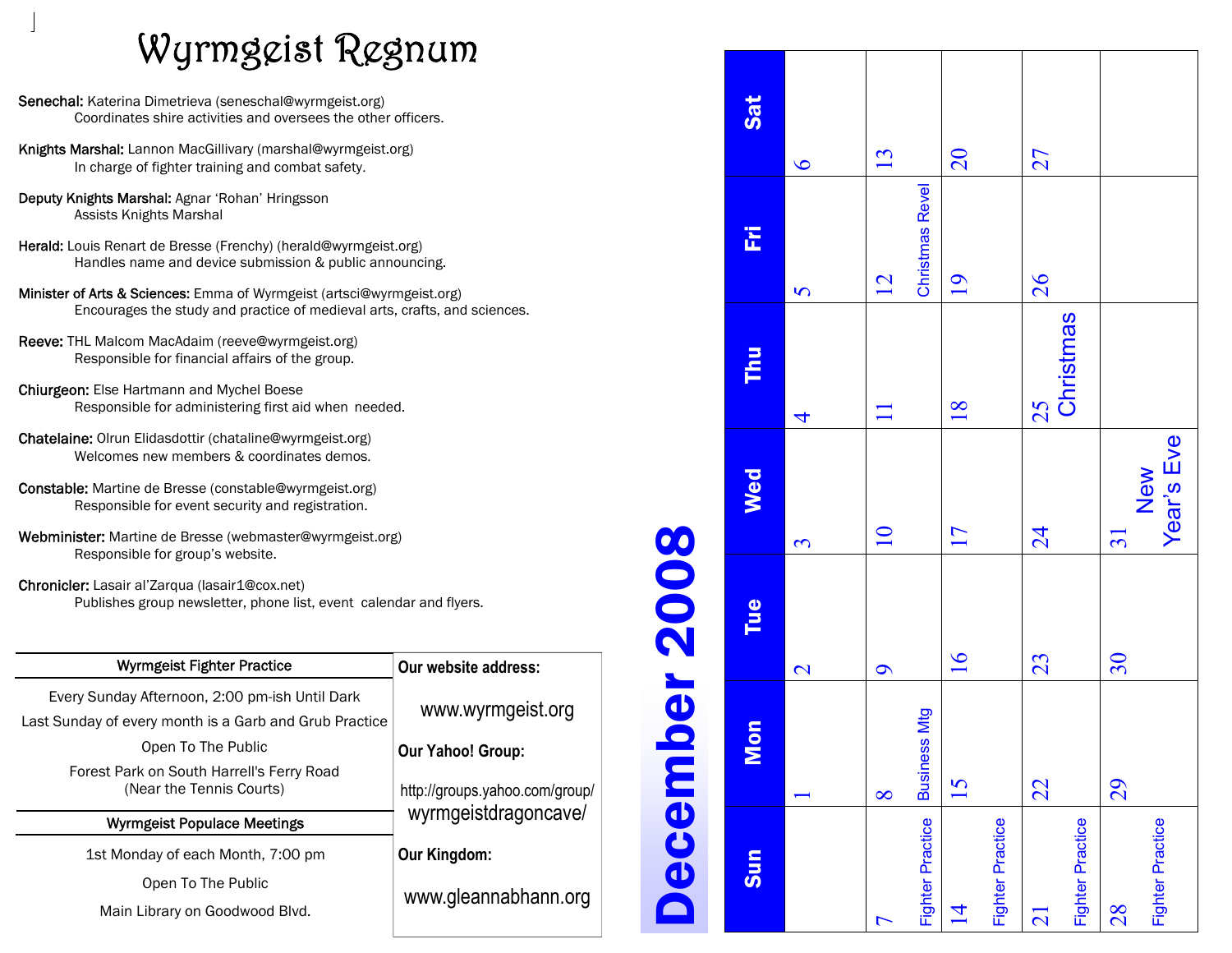I hope this missive, late and brief though it is, finds you all well and happy. I owe the Shire populace an apology for the lack of news over the past 2 months. Rest assured, real life is back on track, and so the beloved Dream begins anew.

This newsletter will be very brief, but we're already starting on next month's so keep watching your emails.

Starting in January, groups (households, merchants, guilds, bunches of friends, etc) will be offered the opportunity to sponsor pages. Not for money, since this is a free publication, but for information! We want to know what's going on in these Modern Medieval Times and most especially in our little corner! Here's the guidelines:

- Groups may sponsor a full or 1/2 page in the Dragon's Breath.
- Submissions should be turned in no later than the 15th of the month previous to printing. (ie:Jan 15th articles will print in the Feb newsletter)
- No un-chivalrous materials will be printed. ('iffy' material will not be printed. Safe rather than sorry, guys)
- All appropriate copyrights and permissions must be submitted with the material.

So what are we looking for? Household updates or contact info, any neat articles/websites you've found recently, Guild activities, "No kidding, there we were" stories. Get your group's name out there! Raise awareness of your favorite guild! Just let me know if you're interested.

Lasair

Again, my apologies for my distraction over the past months, and I look forward to continuing the newsletter.

I'm in the mood for making my garb pretty, so I went searching for some embroidery patterns. One of my first stops was Lord Kyl's Realm, where I found some beautiful patterns. This one I can see on a collar. Yes, I have more ambition than I do sense, but hey, it's a pretty idea!